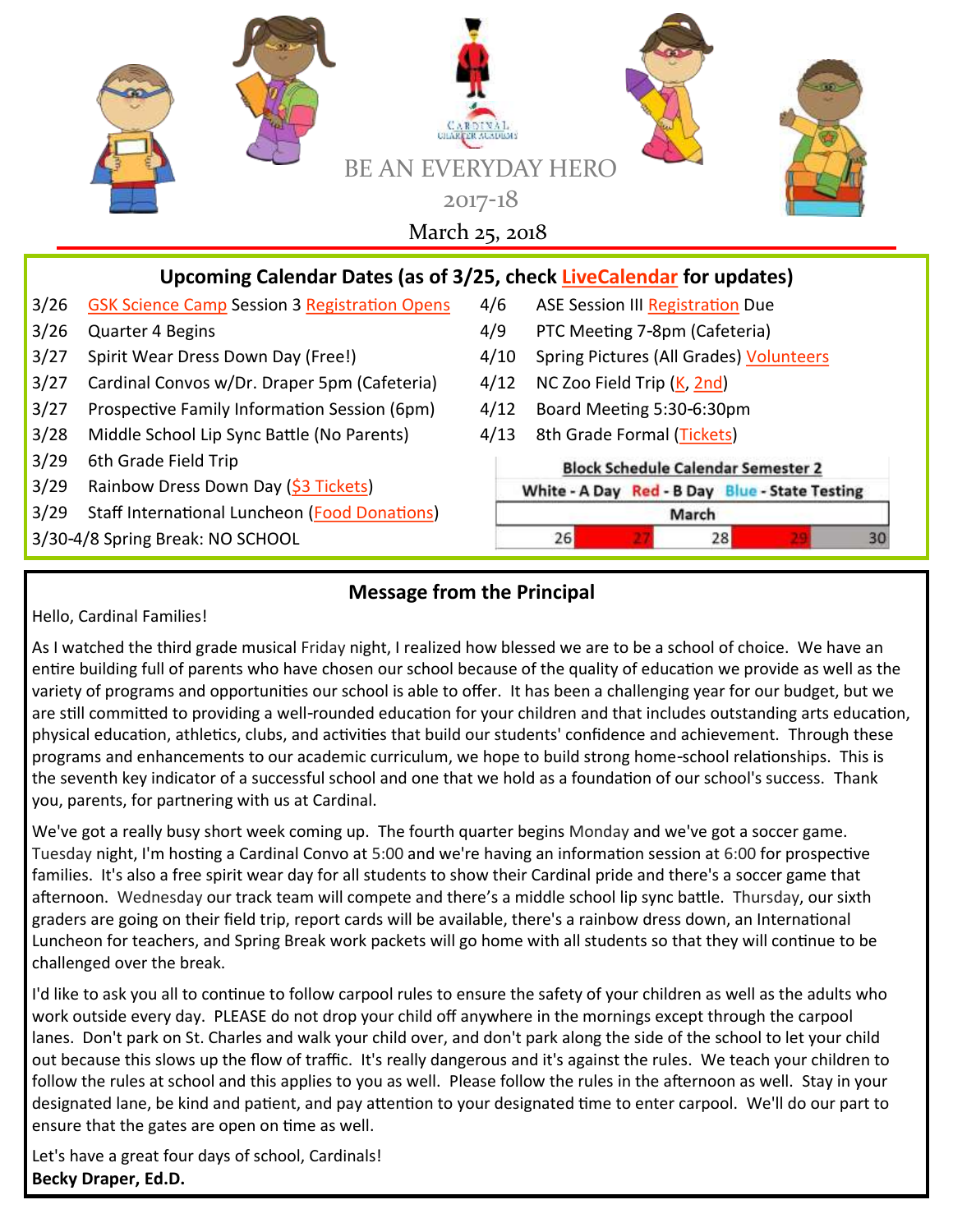

## **Spring Spirit Wear Sale**

Our Spring Spirit Wear Sale is going on now. Orders are due by Wednesday, March 28th. Click [here](https://give.classy.org/springspiritwear) to place your order. Orders will be delivered mid-April.

#### **Calling all Cooks and Bakers!!!**

On **Thursday, March 29**, we are holding our annual **International Luncheon** for our deserving staff. This was a big hit last year, and we hope to make it even better this year by providing parent volunteers to give each teacher a small break from their classrooms to sit down and enjoy their meal. [Sign](http://www.signupgenius.com/go/20f0b4fafad2ea2fd0-international1)  [up here](http://www.signupgenius.com/go/20f0b4fafad2ea2fd0-international1) to contribute your favorite family meal.

Quarter 4 begins on Monday. **Middle School will switch to their quarter 4 electives on Monday.** Please refer to the schedule they received at the beginning of the semester for their quarter 4 schedule electives.

#### **VOLUNTEERS NEEDED**

Staff International Luncheon on March 29th [http://www.signupgenius.com/](http://www.signupgenius.com/go/20f0b4fafad2ea2fd0-international1) [go/20f0b4fafad2ea2fd0-international1](http://www.signupgenius.com/go/20f0b4fafad2ea2fd0-international1)

Spring Picture Day—April 10th [http://](http://www.signupgenius.com/go/20f0b4fafad2ea2fd0-picture1) [www.signupgenius.com/](http://www.signupgenius.com/go/20f0b4fafad2ea2fd0-picture1) [go/20f0b4fafad2ea2fd0-picture1](http://www.signupgenius.com/go/20f0b4fafad2ea2fd0-picture1)

Carpool [http://www.signupgenius.com/](http://www.signupgenius.com/go/20f0b4fafad2ea2fd0-carpool1) [go/20f0b4fafad2ea2fd0-carpool1](http://www.signupgenius.com/go/20f0b4fafad2ea2fd0-carpool1)

Cafeteria [http://www.signupgenius.com/](http://www.signupgenius.com/go/20f0b4fafad2ea2fd0-lunch) [go/20f0b4fafad2ea2fd0-lunch](http://www.signupgenius.com/go/20f0b4fafad2ea2fd0-lunch)

The [PTC website](https://ccaptccary.org/) has all current volunteer opportunities, all currently active Classy pages, and a breakdown of weekly events on the front page.

## *GSK Science in the Summer***™ At CCA!**

*GSK Science in the Summer*™ program in North Carolina is a fun and free science education initiative that helps elementary and middle school children "grow into science".

The *GSK Science in the Summer*™ program in North Carolina is sponsored by GSK and in partnership with UNC-Chapel Hill's Morehead Planetarium and Science Center.

See this [flyer](https://ccaptccary.org/wp-content/uploads/2018/02/Cardinal-Charter-Academy.pdf) for more information.

| <b>Grade Level</b>         | <b>Session</b> |                  | <b>Registration Date</b> |
|----------------------------|----------------|------------------|--------------------------|
| Level I Rising Grades 2-3  | August 6–10    | $9 a.m.-12 p.m.$ | March 26                 |
| Level II Rising Grades 4-5 | August 6–10    | 1 p.m. $-4$ p.m. | March 26                 |

**Remember**: Younger siblings are not allowed at the school when a parent is volunteering.

We are still accepting donated uniforms! We especially need middle school sizes. Thanks!

**Semester lll Afterschool Enrichment Program Session Dates: April 9-May 21, 2018**

# **Registration Deadline: April 6, 2018**

*[\(email the ASE coordinator](mailto:smcdowell@cardinalcharter.org) during Spring Break to enroll students)* Click [here](https://ccaptccary.org/wp-content/uploads/2018/03/Session-lll.pdf) for the registration form and flyer listing offered programs.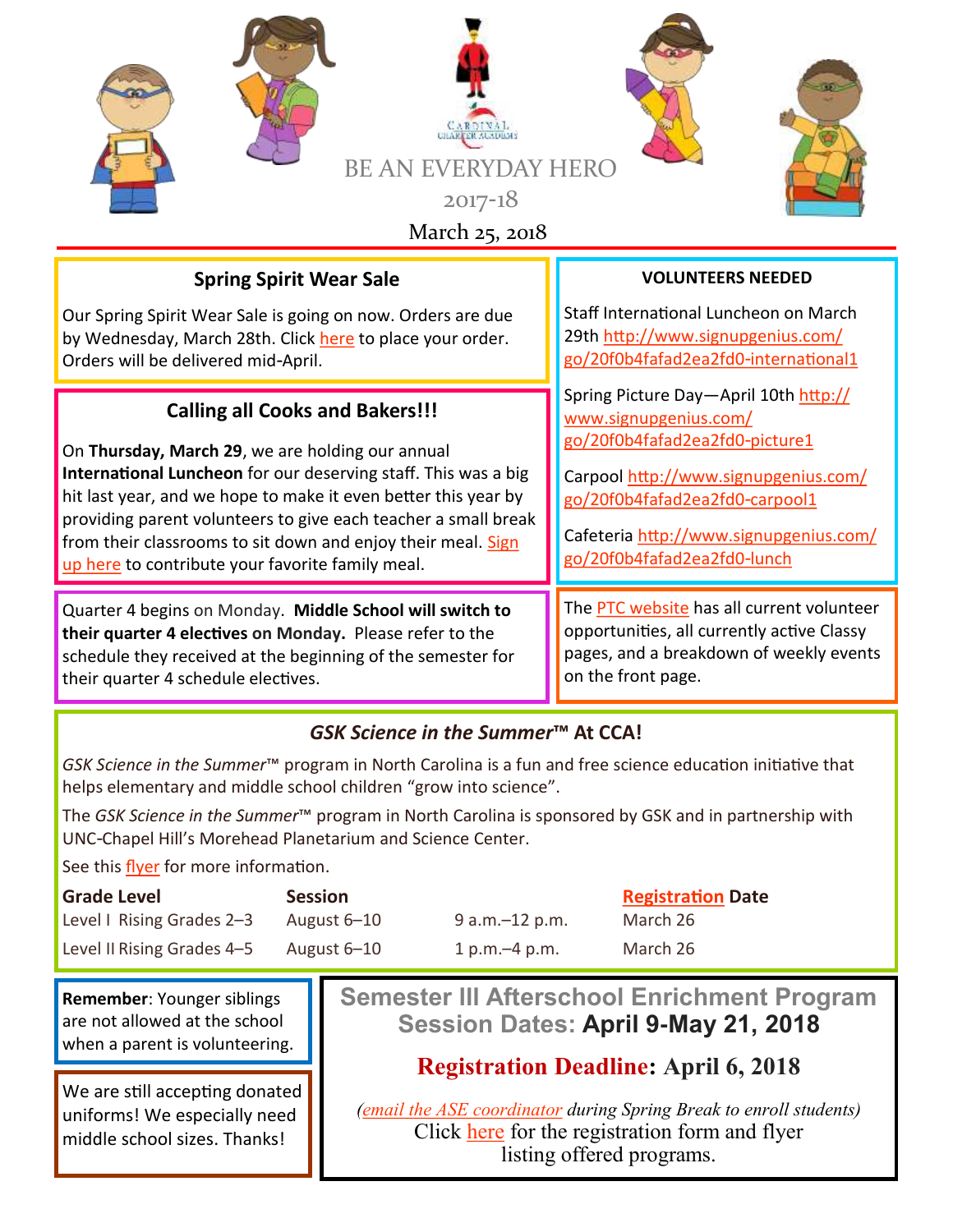

## **Picture Day is Coming Soon!**

Students will have their spring pictures taken on April 10th. Students do not have to wear uniforms for these pictures. Please [sign up](http://www.signupgenius.com/go/20f0b4fafad2ea2fd0-picture1) to help with this process. Thank you!

#### **Bookcases Needed!**

Mrs. McElreath (Mrs. Mac) is creating a larger book library that students may access, but she needs your help. We are in need of some 3 and 5-shelf bookcases (gently used is just fine!). Please contact Mrs. McElreath at [amcelreath@cardinalcharter.org](mailto:amcelreath@cardinalcharter.org) if you have one to donate BEFORE you bring it to school.

Ms. Paulette is in need of some supplies for an Easter Egg Hunt that she is organizing for her community. She is in need of the following items (new or gently used): plastic eggs, basket grass, baskets, and small games that children can play. There is a donation tub in the front office. Contact Stephanie Klingler, [skling](mailto:sklingler@cardinalcharter.org)[ler@cardinalcharter.org,](mailto:sklingler@cardinalcharter.org) with any questions.

Our very own Ms. Mac completed a marathon last Sunday!



#### **Whooosreading!**

**From Mrs. Mac, CCA's reading specialist:** "I'm always on the lookout for more Super Readers! I run monthly book challenges (**March** = read outside your comfort zone; pick 2 books out of your 12 for this month that you wouldn't normally read) for all the students, and maintain a lending library out of my room for students to stop by before or after school to borrow books.

Any student who wants to participate in one of the monthly challenges can see me for a Whooo's Reading account [\(whooosreading.org\).](http://whooosreading.org/) Students will track their books, write reviews, and/or take quizzes to earn wisdom points for their owl avatar. Students can visit the community "tree" on the site, and the school's virtual book shelf to see what their classmates and other students at CCA are reading.

I absolutely LOVE to listen to students compare books and share their interests when they stop by to borrow more books, or to see whether or not a recommended book is back on the *real-life* book shelf in my room!"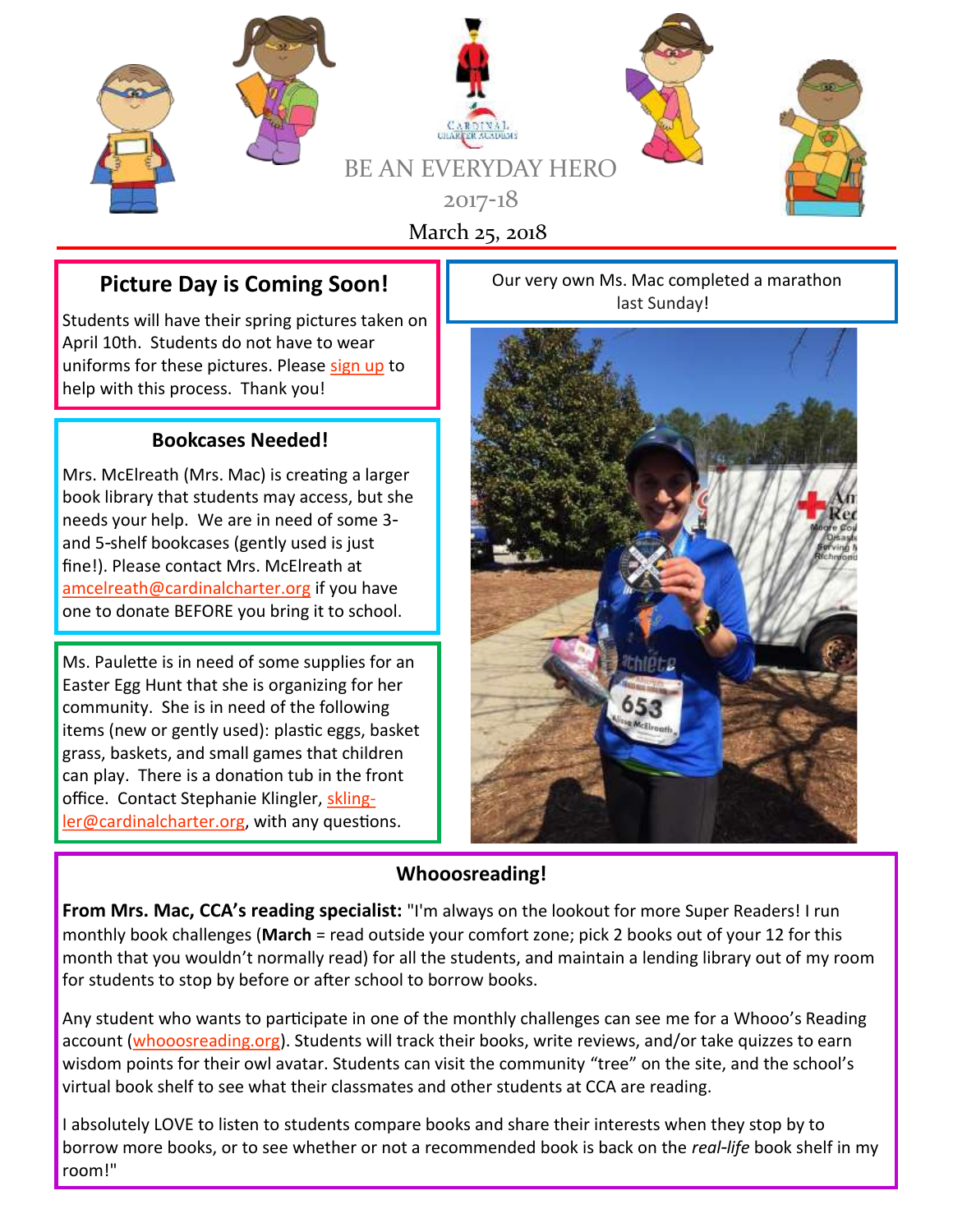| <b>BE AN EVERYD</b><br>$2017-18$<br>March 25, 2018                                                                                                        | <b>HERC</b>                                                                                                         |  |
|-----------------------------------------------------------------------------------------------------------------------------------------------------------|---------------------------------------------------------------------------------------------------------------------|--|
| <b>Reading Lists</b>                                                                                                                                      | 8th grade formal on April 13th                                                                                      |  |
| <b>Updated reading lists for Grades 1-8:</b>                                                                                                              | <b>Dress Code</b>                                                                                                   |  |
| https://ccaptccary.org/wp-content/uploads/2018/01/                                                                                                        | Women: Pantsuit/floor length romper/                                                                                |  |
| ReadingLists-Updated.pdf                                                                                                                                  | jumpsuit, skirt with dressy top, cocktail dress                                                                     |  |
| <b>Math Read-Alouds for Grades K-2:</b>                                                                                                                   | or long dress. Dresses must be fingertip                                                                            |  |
| https://ccaptccary.org/wp-content/uploads/2018/01/K-2-Math-                                                                                               | length with no midriff, cleavage, or open                                                                           |  |
| Read-Alouds.pdf                                                                                                                                           | back. Open-toe shoes and up to 2 inch heels                                                                         |  |
| <b>Math Read-Alouds for Grades 3-5:</b>                                                                                                                   | allowed.                                                                                                            |  |
| https://ccaptccary.org/wp-content/uploads/2018/01/3-5-Math-<br>Read-Alouds.pdf<br>Questions? Email Alissa McElreath at<br>amcelreath@cardinalcharter.org. | Men: Slacks (NO SHORTS) with collared shirt<br>tucked in; belt, tie, and jacket optional.<br>Purchase tickets here. |  |

Don't be late! Be part of the no tardy club! Each month we will be monitoring student tardies. Students with NO tardies for the entire month will be entered into a lottery. Approximately 2-3 students will be chosen from each grade level. Those chosen from the lottery will be invited to participate in a pancake party before school. Our next party will be on April 13th from 7:10-7:40 am. Listed below are the February-March winners.

K 1st 2nd 3rd Teja G. Seth B. Samuel C. Ashley C. Kayleigh D. Sophia S. Analise E. A. Sophia<br>Penelope K. Analis Bilas W. Penelope K. Silas W. Noah T. Randi J.<br>Gretchen C. Silas W. Lily W. Chloe H. Gretchen C.

4th 5th 6th 7th 8th Ethan N. Caitlin H. Jacquelyn G. Orane T. Carmelo S. Jaron W. Rishi M. Jordan W. Seth W. Aria D. Avya A. Kate B. Maryum I. Tanmay A. Carly O.

James C. Braden S.

## **F-Pass Winner**

The winner of a F-pass carpool tag for 2018-2019 is Aditi Dhupkar in Ms. Faiza's 4th grade class. The drawing took place at the February PTC meeting from the list of students who had re-committed for the next school year. Congratulations!

First bisque firing in the kiln was a success!! Third and Fifth Grade clay in progress!

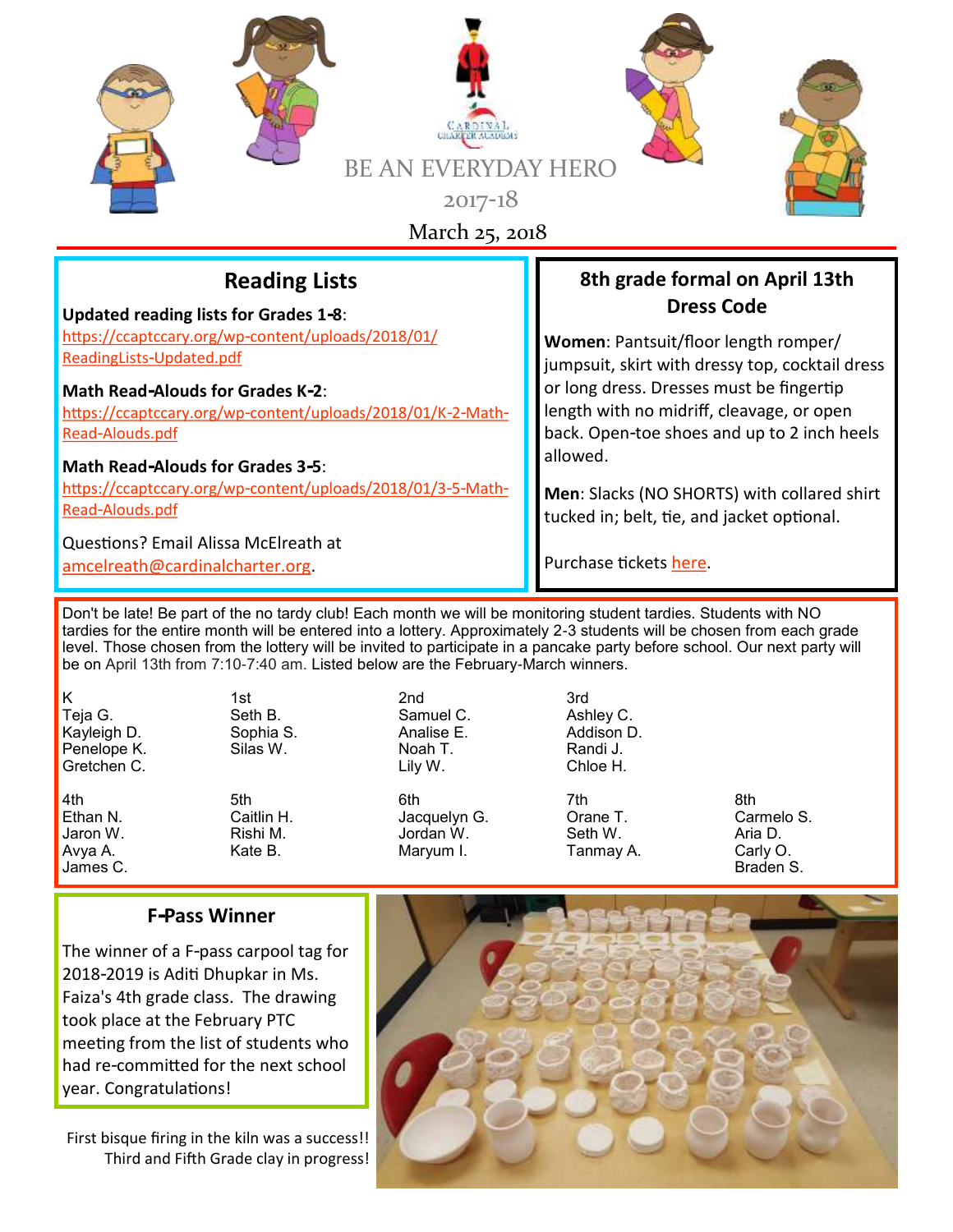

#### **CCA Girls Soccer Schedule**

*\*WakeMed Soccer Park: 201 Soccer Park Dr. Cary, NC 27511*

3/26 @ Sallie B. Howard: *5160 Packhouse Rd. Wilson, NC 27896* **4:00**

3/27 \*Maureen Joy *(Field #4)* **3:30**

4/12 \*Henderson Collegiate *(Field #2)* **4:00**

4/13 \*KIPP *(Field #2)* **4:00**

4/17 @ Ravenscroft: *7409 Falls of Neuse Rd. Raleigh, NC* **4:15**

4/19 @Endeavor Charter: *4879 One World Way Wake Forest, NC* **4:00**

4/24 @ Kestrel Heights: *511 Scott Kind Rd. Durham, NC 27713* **4:00**

4/30 \*Sallie B. Howard *(Field #4)* **4:00**

5/2 @ Montessori School of Raleigh: *408 Andrews Chapel Rd. Durham, NC 27703* **4:00 & 5:30**

5/3 @ Montessori School of Raleigh: *408 Andrews Chapel Rd. Durham, NC 27703* **4:00**

5/4 @ Montessori School of Raleigh: *408 Andrews Chapel Rd. Durham, NC 27703* **TBD**

5/8 @ Duke School: *3716 Erwin Rd. Durham, NC 27705* **4:00**

5/9 \*Henderson Collegiate *(Field #5)* **4:00**

5/12 (SATURDAY) **PLAYOFF CHAMPIONSHIP TOURNAMENT** (Time: TBD)

# **Upcoming Free Spirit Wear Dress Down Days**

Tuesday, March 27th Wednesday, April 25th Thursday, May 17th Friday—Tuesday, June 1st-5th

## **Upcoming Dress Down Day Fundraisers**

Thursday, March 29th Rainbow Day ([Tickets\)](https://give.classy.org/CCAPTC2018dressDown6Rainbow) Friday, April 20th Twin Day Friday, May 25th Tie-Dye Day

## **CCA Track**

\*\* Do not park on the grass at the park (cars will get towed)

3/28 - \*Buffaloe Road Athletic Park: *5812 Buffaloe Rd. Raleigh, NC 27616* **3:00**

4/11 - \*Buffaloe Road Athletic Park: *5812 Buffaloe Rd. Raleigh, NC 27616* **3:00**

4/13 - @ Kestrel Heights: NCCU Campus: *1801 Fayetteville St. Durham* **5:00**

4/18 - \*Buffaloe Road Athletic Park: *5812 Buffaloe Rd. Raleigh, NC 27616* **3:00**

4/23 - @ St. Timothy's: (Martin Middle School) *1701 Ridge Rd. Raleigh* **5:00**

4/25 - \*Buffaloe Road Athletic Park: *5812 Buffaloe Rd. Raleigh, NC 27616* **3:00**

5/5 - (Saturday) TRACK CHAMPIONSHIP **10:00**

 Riverside High School: *3218 Rose of Sharon Rd, Durham, NC 27712*

Mark your calendar for Thursday, April 19th. It's Spirit Day at [The Potbelly](https://ccaptccary.org/wp-content/uploads/2018/03/PotbellySpring2018SpiritNight.pdf) in Morrisville on Chapel Hill Rd. The hours run from 10:30am— 8:00pm. Plan a lunch with your coworkers and dinner with the family. All you need to do is mention Cardinal Charter Academy or show the [flyer](https://ccaptccary.org/wp-content/uploads/2018/03/PotbellySpring2018SpiritNight.pdf) on your phone.

Rumor has it that their milkshakes are delicious. Let's hope the weather cooperates enough that it warms up by then and we can truly enjoy them!